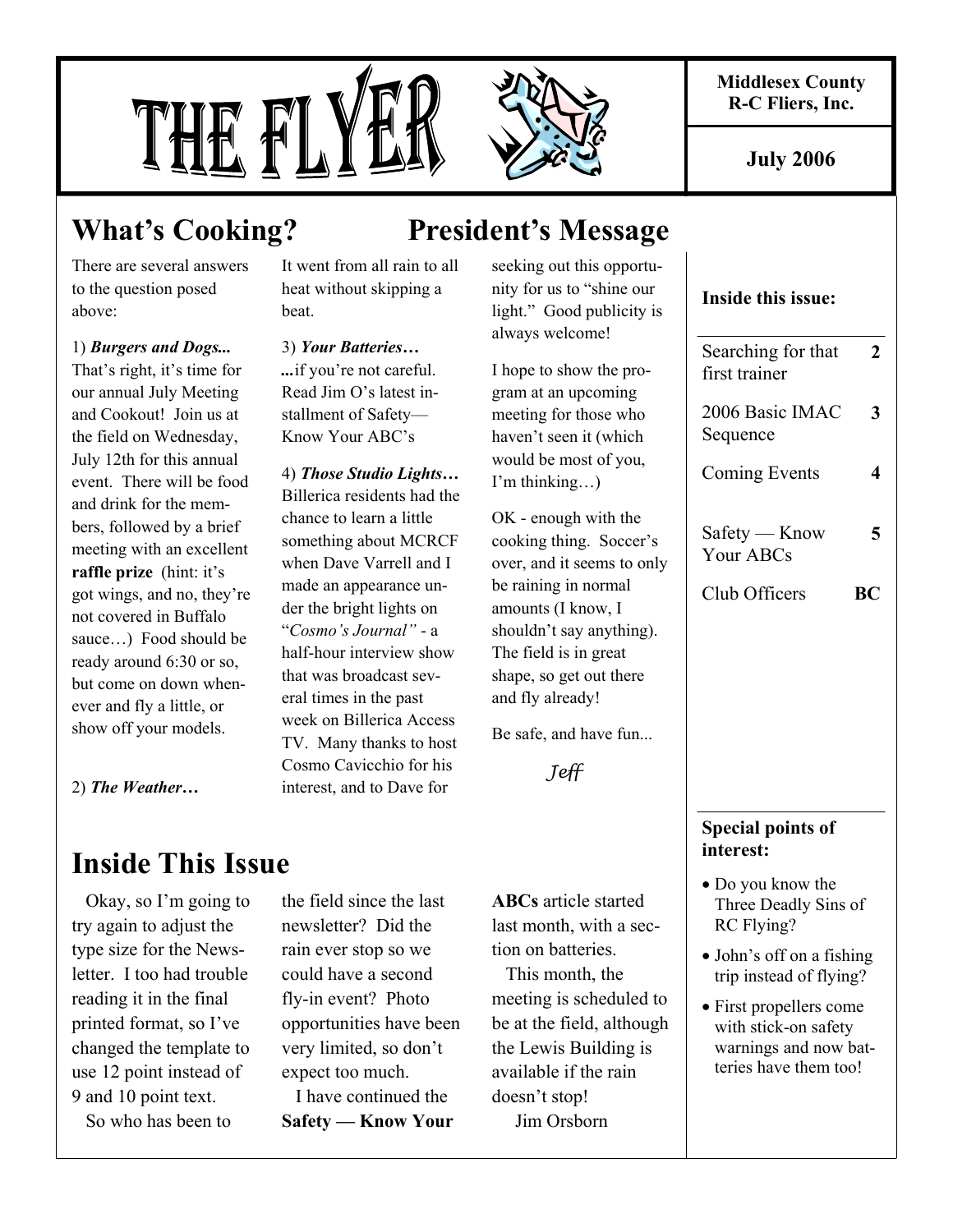# Page 2 **The FLYER**

# **Flight Instruction — Searching for that First Trainer Aircraft**

# INTRODUCTION:

The Sig Kadet LT-40 ARF is out of stock again at all of the local hobby stores and retail outlets on the Web as well. New students interested in learning are forced to consider alternatives. The following story relates the experience of one such new student. The information comes from an email thread.

Hello again. Well, I have been to hobbyshops throughout the Country (online) who sell the Kadet. Yet no one has them. Therefore, I will order the Superstar 40 ARF tonight. Along with that, I will order an O.S. .46 AX engine, and a Futaba 4YF FM Radio system (R127DF Rcvr & 4 S3004 servos on Ch 23). I think I will also order the Hobbico Ultra-Tote Field

**because the deed is** might sug-**"I'm really excited done; I've ordered everything and it should arrive in the mail sometime next week."** 

Box combo as well (unless you gest a better alternative). Beyond all this, not certain there's anything else I need to purchase at

this time. A bit nervous about assembling it all, but I realize there is plenty of help through the club if I need it. Plus tackling it myself would be a great learning experience.

Regarding training - rather than spend \$75 on the training program, it seems to make more sense to me to join the club. I am already a member of the AMA, and planned to join the club at some point this summer anyway. Perhaps I might see you or Ray at the field in the next day or two, and see if I can schedule a start training date. I suspect my new plane will not be in

for 1-2 weeks, and then lord knows how much assembly time it will require -- should be an enjoyable and educational experience though. I look forward to it!

By the way, I went with Tower over RC Buyers, as it was cheaper there. Plus they were offering a \$25 coupon off orders over \$198. And I thought standard shipping was reasonable for everything, at \$7.95. So, I assume it will come in sometime late next week. Although I suspect the holiday could mess up the shipment a day or two. Again, thanks for the assistance Jim, it is genuinely appreciated.

Seeing as the LT-40 is not available, I decided to take a trip to RC Buyers to look at the alternatives and try to make some recommendations for an alternative. Here's what I found.

——————

# **Hobbico, Superstar Select RTF**

This is the flat bottom trainer in a complete package with the radio and engine already installed. What you get for about \$280 is the plane, an OS .40LA and a basic 4 Channel Futaba radio. The plane requires assembly, but this should take no more than a couple of hours with almost everything done.

### **Hobbico, Superstar 40 ARF**

This is the same plane, but you buy the engine and radio separately. If you go this route, the price tag will depend upon your choices for each.

*Engine*: The base .40LA is about \$70, but the recommended .46AX is up around \$120. This bigger engine will last longer, run better, and offers extra power for those difficult situations. I don't think there will be any issue with added weight.

*Radio*: The base is the 4 CH Futaba entry radio. Options would be a 6 Channel radio, either non programmable, or the EXA series that does offer basic programming. I have the 6EXA, like it, and it does include the programming features that may be useful later. Again, this will add about \$80 to \$100 to the price. Any of these radios will work with our Futaba buddy boxes.

### **Hanger 9 Alpha Select**

This is another complete package. The plane appears to go together quicker, because it uses screw together tail feathers. With a bolt on attachment, there is no glue to dry. There is the possibility of taking it apart; but I can't imagine that it is actually as strong as one that is glued. SO; I might elect to glue it, but would take a look at the plane first. For around \$290, you get a Revolution series engine. These engines are pre-run at the factory. They are also set to be easy to start and run by the novice. The issue is that they are not as easy to take apart, repair or override the settings if one of us would like to try and get more power or a little better performance. So it is sort of like putting a governor on a small engine.

The package comes with a JR radio. Ray has a buddy box and cable, but I do not. If you go this route, you may want to ask for a JR buddy box and cable that you would have with you all the time, instead of relying on one instructor.

The Alpha also comes as an ARF; e.g. without the pre-installed radio and engine. In this case, I'd recommend the same engine and radio options listed above. The advantage would be the plane that has bolt on rather than glued tail feathers and the quicker assembly.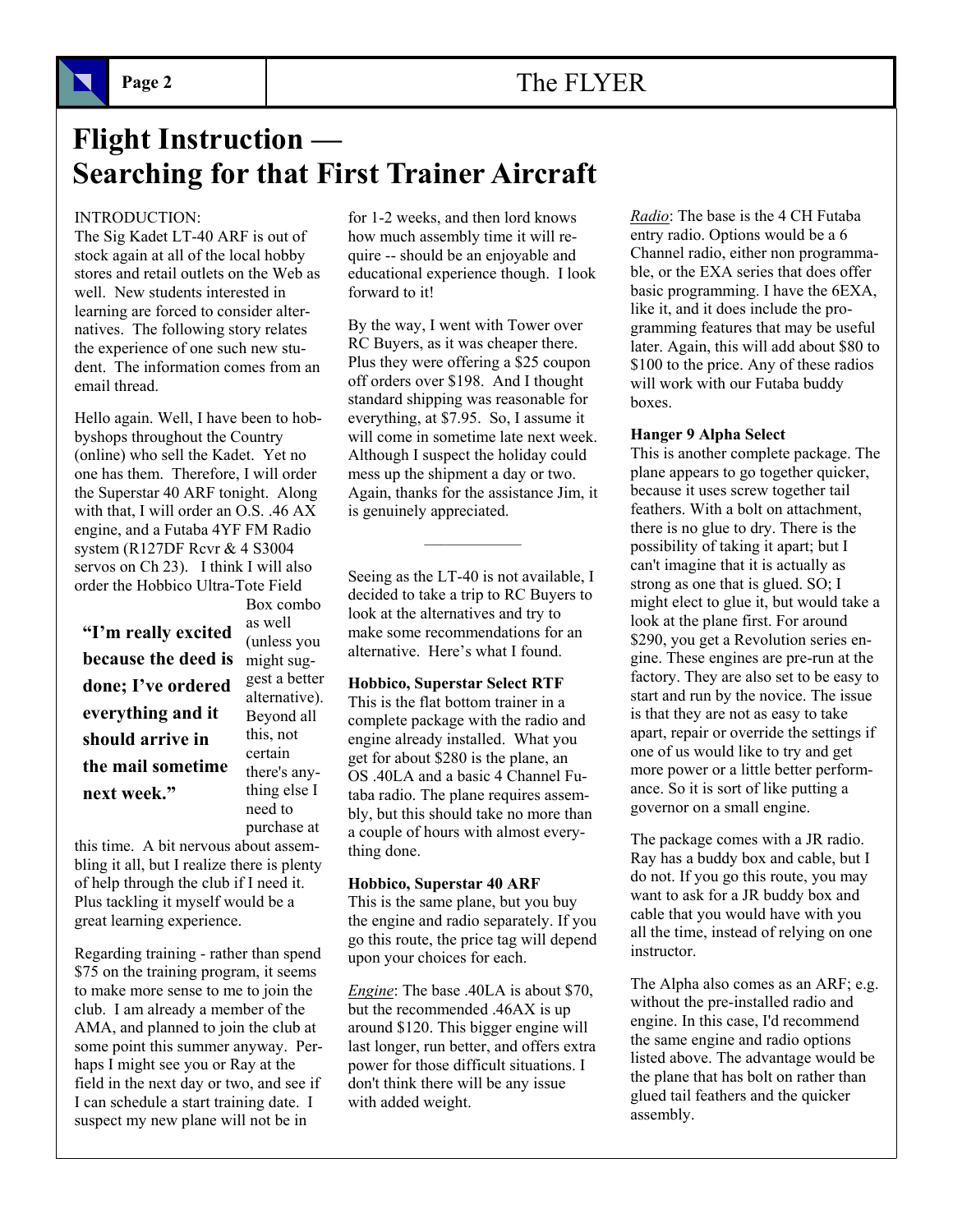# **Aerobatic Maneuvers — 2006 Basic IMAC**

This description takes into consideration that long lines between figures is just a good place to earn deductions. Keep these lines as short as you can to avoid downgrades.

There is no center box for scoring purposes. But it is convenient to speak of left, center and right when describing position.

1. On a horizontal line, perform a full roll. Placements of the following figures indicate the roll should be centered in front of the pilot.

2. Humpty Bump. Because there is no center figure following, it is not necessary to drive the line out before pulling vertical. The pull top will bring you back towards the center, but keep the down line off center. Pull vertical, draw a line and pull over the top back to a vertical down line. Perform a half roll in the center of the down line. Pull to exit level. You should exit before you reach center.

3. Half Reverse Cuban 8. Note that the exit to this figure will be far to one side of the box and that the next figure is a center figure, so it is not necessary to start the half Cuban beyond center. Pull to 45 degrees at about center, perform the half roll on the 45 degree line. Pull a 5/8 inside loop

back to level. Exit positive.

4. Loop.

Although loops are wide figures, by definition, they start and end at the same point. Loops also score better when they are centered. This is why the half reverse Cuban should not be flown too

the line between

far out -

the exit of the half reverse Cuban and the start of the loop is a good place to lose points, so keep it short. Pull to perform the loop, remembering to place the exit at the same point as the entrance.

5. Hammerhead. There is no center figure following the hammerhead, so it is not necessary to exit with lots of room. Pull vertical not too deep into the end of the box. Perform the pivot and drive back down on a vertical line. Pull to level and exit positive.

**Fig. 1 Aristi Diagram, Basic IMAC Sequence** 

6. Shark's Tooth. If you fly thrown far out of place. However, the exit to the shark's tooth is at the far end of your maneuver. So pull the 45 degree line just past center. Draw the line with a half roll centered before pulling to the vertical down line. Pull to exit positive.

7. Figure 9. This figure should be drawn similarly to the loop. Drive past center, pull to vertical. When you have enough height, pull a 3/4 loop which should end

before you get to the point where you pulled to vertical. Once you reach level flight, the figure is done.

8. Halve Cuban 8. This figure has a long line at its start. There is also no center figure which follows. (You could fly the following figure at center, but it would throw the spin to the end of the box, where it is harder to perform and harder to judge.) For this reason, it is not necessary to draw a long line before pulling a 5/8 inside loop. Exit the loop in a negative 45 degree line. Perform a half loop at the center of the 45 degree line. Pull to exit level.

9. Immelman. The following figure is a spin that you might want to fly at center. The half roll at the top of the Immelman will help reduce your energy (slow you down) so you can hit the spin at center. Pull the half loop, perform the half roll at top. With practice, you will see how much energy you have left before starting the spin, and adjust the distance out that you perform the half loop to maximize the spin.

10. 1 1/2 Spin. This is a spin where you will exit after 1½ rotations. Make sure you have a vertical down line before pulling level to exit.

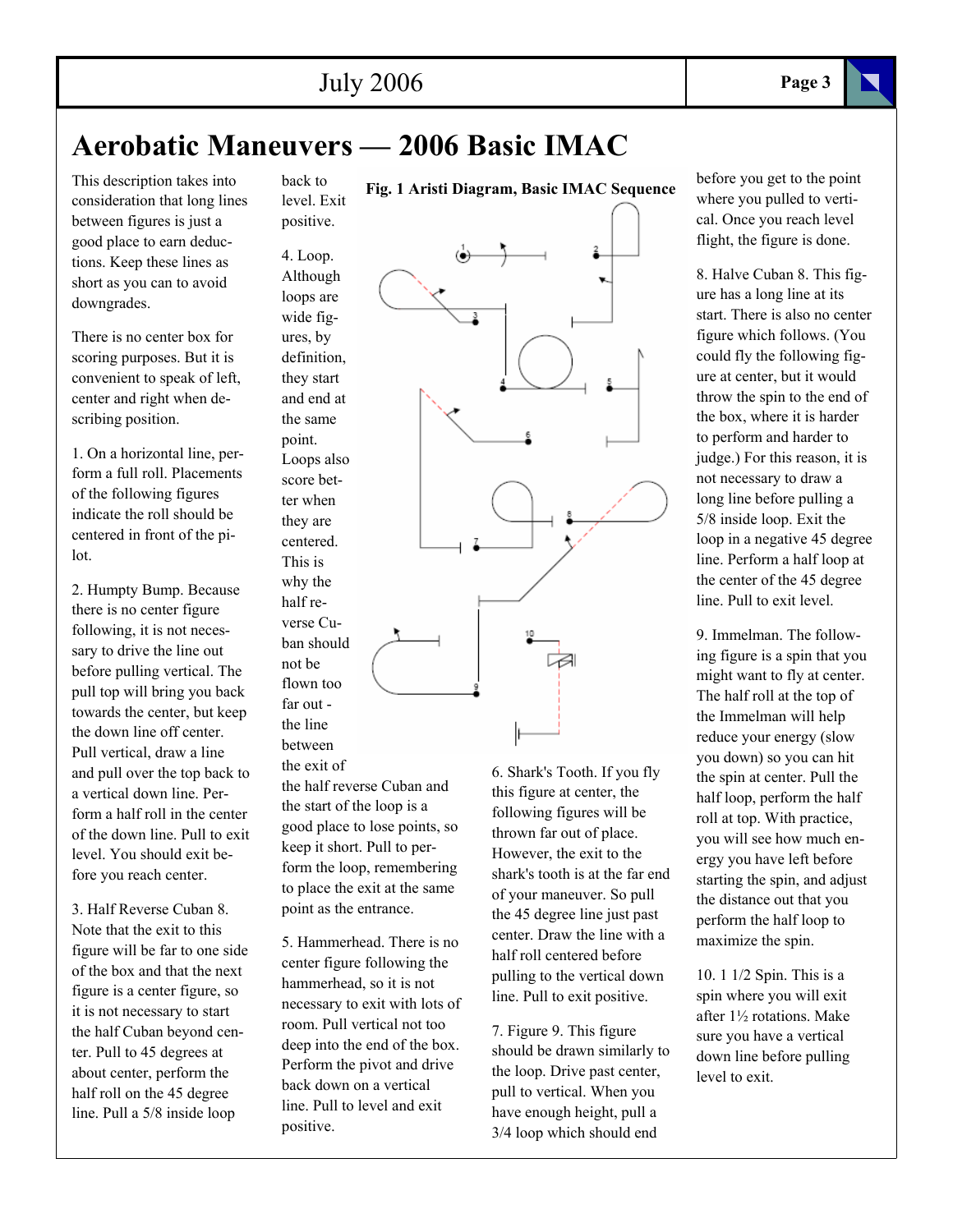Page 4 **The FLYER** 

**70 Year Flood on the Merrimack River limits access to the Southern NH Flying Eagles club field!** 

We all know how much rain we've been having lately, but the picture shown above illustrates how relative things are. I was looking for some schedule information when I ran across this on the Southern NH Flying Eagles club website. They have obviously had to cancel a couple of recent events. For those that have not been there, the field is to the left and access is via an UNDER pass RR bridge. Estimates are that the field was under about 10' of water when this photo was taken!

# **Coming Events July**:

**Wed, July 12th** 

The monthly club meeting will be at the field. Please join us for some flying and a BBQ cookout before the meeting. Activities will also include an airplane raffle!

**Wed, Jul 12th** (*Flight Restrictions*) "Game Event" in the horse area starts at 6 PM.

**Sun, Jul 16th** North Hampton, MA club Fly-In for the morning, and an RC Auction at noon.

**Sat/Sun, Jul 29/30** NSRCA Pattern competition at the Hampshire County RC Field in Hadley, MA

# **August**:

**Sun, Aug 6th**

(*Flight Restrictions*) "Game Event" in the horse area starts at noon.

**Sun, Aug 27th** Bushpilots Pattern Classic, Waterboro,

# **Question**:

ME

Is anyone interested in going to the Pattern contest in Hadley, MA on July 29th? I'm planning on going, maybe even entering if I can get some practice time. But most likely I would just want to go and watch. If you are interested in going, give me a call of see me at the field. Jim Orsborn

# **Also noticed recently...**



**Hover, nose in.** 



**Prototype mosquito spraying platform?** 



**Beautiful flying day, and John's taking his boat to the beach?**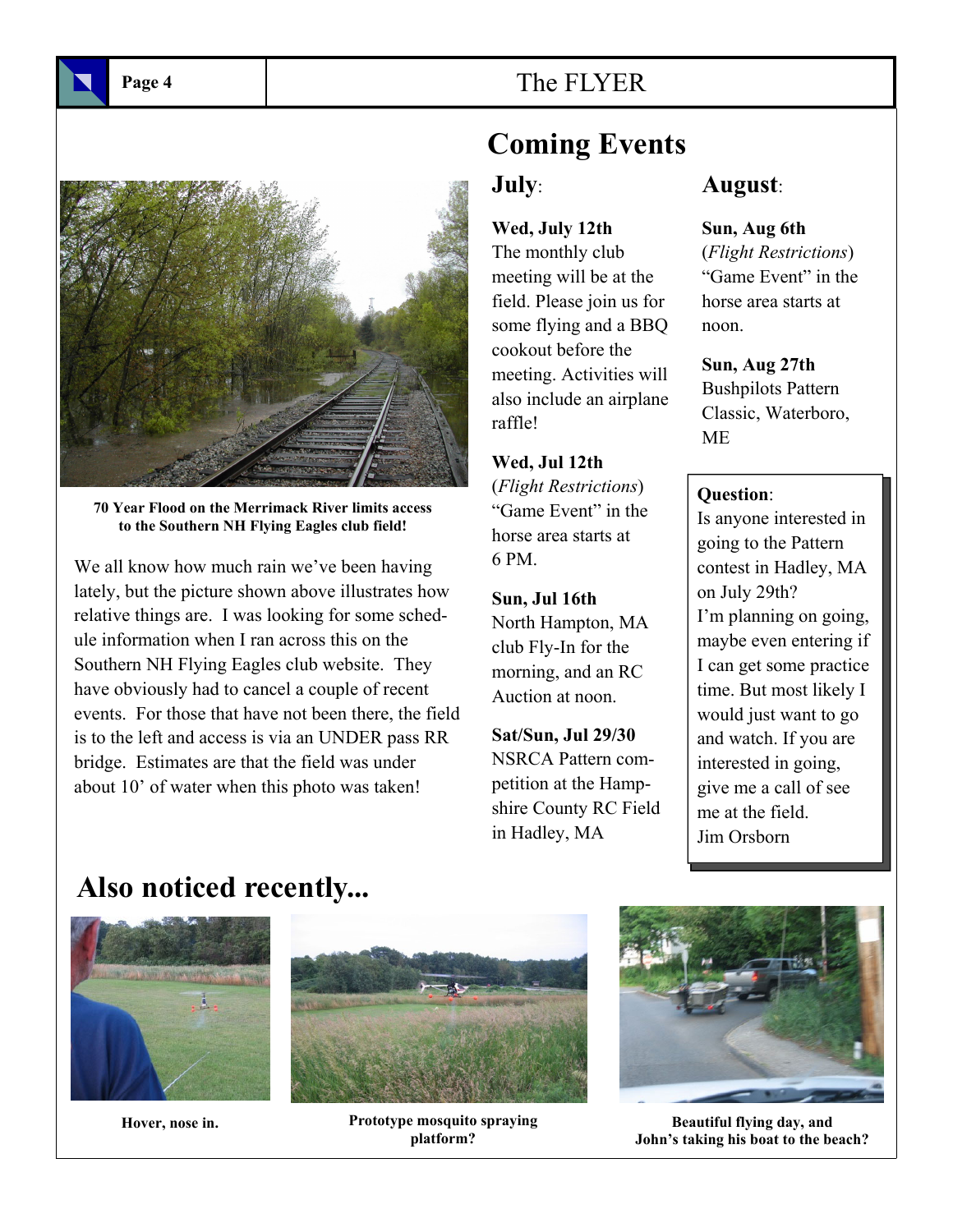# **Safety — Know Your ABCs (Part 2)**

 Don Lowe wrote an article in a recent issue of the AMA Insider suggesting an ABC Checklist. Last month we discussed **A (Assembly)** and offered several areas

to check prior to each mission.

 This month, the topic is **B (Batteries)**. They are required for RC flight, and checking them regularly is a good idea.

 Most RC planes use one of three basic types of batteries. They are all rechargeable (don't think any serious RC pilot would use any non-rechargeable), but the care and safety features of each type are very different. These three main types are:

**Ni-Cad**: Nickel Cadmium are most popular and shipped with all new radios.

**Ni-MH**: Nickel Metal Hydride batteries are higher capacity, have a high discharge current capability and are used as an upgrade.

**Lithium**: Lithium Ion and Lithium Polymer

batteries offer even higher output currents and are often used in bigger electric planes.

"**Three Deadly Sins of RC**" \* Wrong Model Number \* Improper CG Location \* *Low Battery Charge*

# **Common Safety Items**

**Chargers**: Do not use a charger that was not designed for your battery.

**Shorts**: Do not allow the Pos  $(+)$  and Neg  $(-)$ leads to touch each other.

**Damage**: A battery that shows any visible signs of damage should never be put into service or connected to a charger.

**End of Life**: Radio Shack, Hobby Stores and Recycling Centers offer a used battery turn-in service that is better than discarding them in the trash. **Flight Packs**: Use the charger that came with your radio, and recharge your airborne flight packs for about 2 hours for each flight;



e.g 3 flights at the field, charge the battery for about 6 hours to be ready for the next day.

# **Safe Flying Voltages**:

| (Ni-CAD batteries) |          |     |
|--------------------|----------|-----|
|                    | Tx Rx    |     |
| Max                | 10.4 5.2 |     |
| Safe               | 9.6 4.8  |     |
| <b>RISKY</b>       | 9.4      | 4.7 |
| No Fly             | 9.2      | 4.6 |

The discharge curve (shown above) illustrates how fast Ni-CAD batteries will fall into the useless range once then voltage starts to drop into the Risky or No Fly ranges.

# **Safety TIPS**:

- Check that your battery charger settings are correct, and matched to the one you are charging.
- Lithium batteries

should NEVER be left unattended to charge over night.

- Use Sand or a Dry Chemical fire extinguisher NOT water.
- Don't use a Fast Charger at anything above the 1C rating for your battery.

# **After Market Items**:

**Recycler**: A special charger that will discharge your battery first, rate it's usable capacity and then recharge it.

**Balancer**: A device that helps maintain an equal voltage on multicell Lithium batteries.

# **On-Line Resources**:

The RC Battery Clinic www.rcbatteryclinic.com has a lot of useful data on batteries.